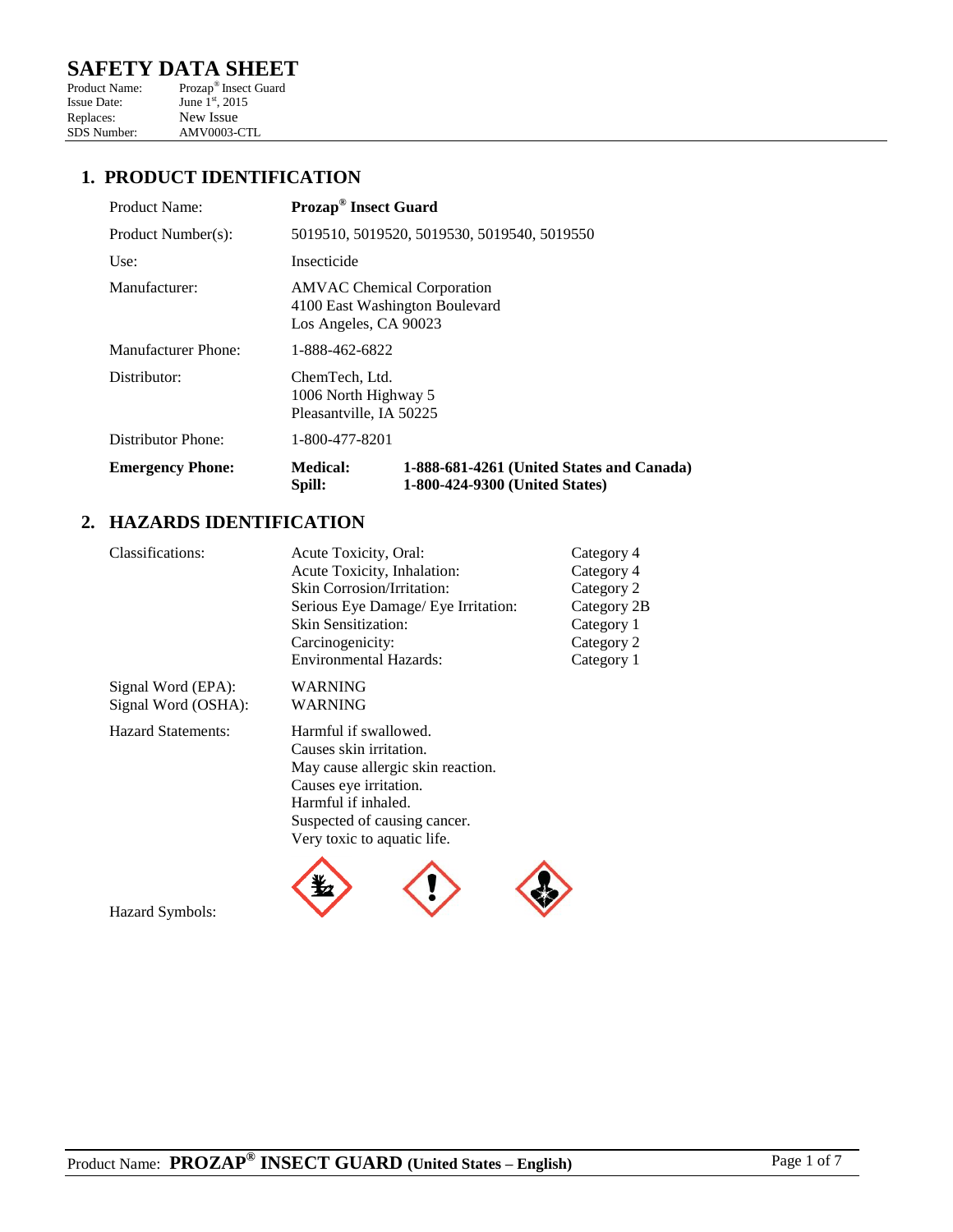# **SAFETY DATA SHEET**

| Product Name:      | Prozap <sup>®</sup> Insect Guard |
|--------------------|----------------------------------|
| <b>Issue Date:</b> | June 1 <sup>st</sup> , 2015      |
| Replaces:          | New Issue                        |
| <b>SDS</b> Number: | AMV0003-CTL                      |

| <b>Precautionary Statements:</b> | Obtain special instructions before use.                                  |                                                                              |
|----------------------------------|--------------------------------------------------------------------------|------------------------------------------------------------------------------|
|                                  |                                                                          | Do not handle until all safety precautions have been read and understood.    |
|                                  | Do not breathe dust.                                                     |                                                                              |
|                                  | Wash hands and face thoroughly after handling.                           |                                                                              |
|                                  |                                                                          | Do not eat, drink or smoke when using this product.                          |
|                                  | Use only outdoors or in a well-ventilated area.                          |                                                                              |
|                                  |                                                                          | Wear protective gloves, protective clothing, eye protection.                 |
|                                  | If on skin:                                                              | Wash with plenty of soap and water.                                          |
|                                  | If inhaled:                                                              | Remove person to fresh air and keep comfortable for breathing.               |
|                                  | If exposed or concerned: Get medical advice/attention.                   |                                                                              |
|                                  |                                                                          | Call a poison control center, doctor or 1-888-681-4261 if you feel unwell.   |
|                                  | Take off immediately all contaminated clothing and wash it before reuse. |                                                                              |
|                                  | Store locked up.                                                         |                                                                              |
|                                  |                                                                          | Dispose of contents and container in accordance with local regulations.      |
|                                  |                                                                          |                                                                              |
| <b>Other Hazard Statements:</b>  |                                                                          | This product presents no significant hazards under normal conditions of use. |
|                                  | May form combustible dust concentrations in air.                         |                                                                              |

## **3. COMPOSITION/INFORMATION ON INGREDIENTS**

| <b>Chemical Name</b> | <b>Common Name</b> | <b>CAS Number</b> | <b>Concentration</b> |
|----------------------|--------------------|-------------------|----------------------|
| Dichlorvos (DDVP)    | <b>DDVP</b>        | 62-73-7           | $18.6 - 20.0\%$      |

Ingredients not precisely identified are proprietary or non-hazardous. Values are not product specifications.

#### **4. FIRST AID MEASURES**

Have the product container, label, or Material Safety Data Sheet with you when calling 1-888-681-4261, a poison control center or doctor, or going for treatment.

- Inhalation: Remove victim to fresh air and keep at rest in a position comfortable for breathing. Oxygen or artificial respiration if needed. Do not use mouth-to-mouth method if victim inhaled the substance. Induce artificial respiration with the air of a pocket mask equipped with a one-way valve or other proper respiratory medical device. Call a physician or poison control center immediately.
- Skin Contact: Remove contaminated clothing immediately and wash skin with soap and water. In case of eczema or other skin disorders: Seek medical attention and take along these instructions. Wash contaminated clothing before reuse.
- Eye Contact: Do not rub eyes. Immediately flush with plenty of water for at least 15 minutes. Remove contact lenses, if present and easy to do. Continue rinsing. Get medical attention if irritation develops and persists.
- Ingestion: Rinse mouth. Never give anything by mouth to a victim who is unconscious or is having convulsions. If vomit occurs, keep head low so that stomach content doesn't get into the lungs. Do not induce vomiting without advice from poison control center. Get medical advice/attention if you feel unwell.

#### Most Important Symptoms/Effects:

This product is a Cholinesterase Inhibitor. Preexisting skin or respiratory disorders may be aggravated by exposure to components of this product. Preexisting conditions which lower cholinesterase levels increase vulnerability to cholinesterase depression. These include: (for plasma) chronic alcoholism, malnutrition, dermatomyositis, existing toxicity from exposure to carbon disulfide, benzalkonium salts, organic mercury compounds, ciguatoxins or solanines, and (for RBC) hemolytic anemia. Acute cholinesterase depression may be evidenced by headache, nausea, vomiting, diarrhea, abdominal cramps, excessive sweating, salivating and tearing, constricted pupils, blurred vision, tightness in chest, weakness, muscle twitching and confusing; in extreme cases, unconsciousness, convulsions, severe respiratory depression and death may occur. Product may cause slight but temporary irritation to the eyes and may cause irritation of the skin.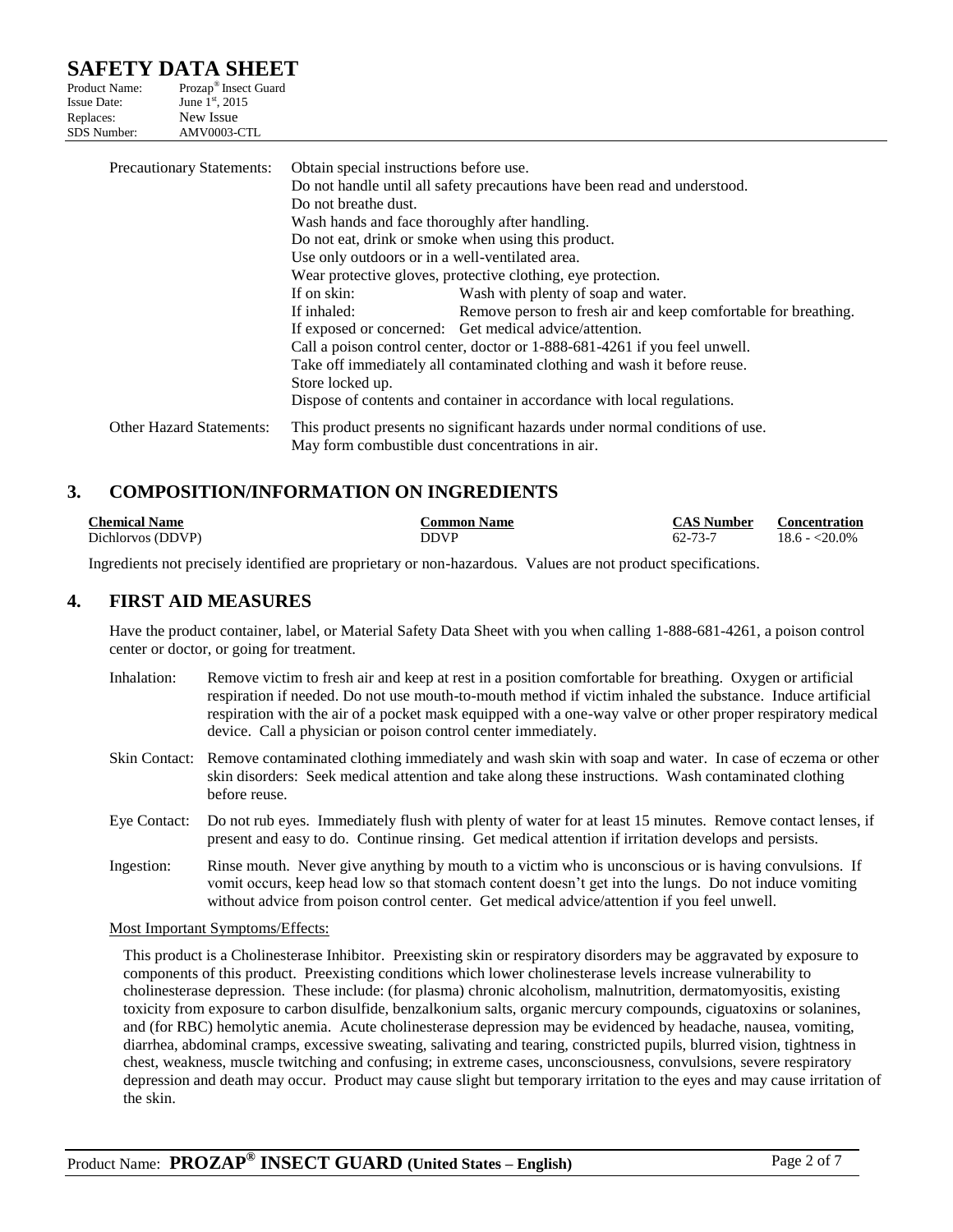Indication of immediate medical attention and special treatment needed:

Atropine is the specific therapeutic antagonistic of choice against parasympathetic nervous stimulation. If there are signs of parasympathetic stimulation, Atropine Sulfate should be injected at 10 minute intervals, in doses of 1 to 2 mg. until complete atropinization has occurred. Pralidoxime chloride (2-PAM) may also be used an effective antidote in additional to and while maintaining full atropinization. In adults, initial dose of 1 gram 2-PAM should be injected, preferably as an infusion in 250cc of saline over a 15 to 30 minute period. If this is not practical, a 2-PAM may be administered slowly by intravenous injection as a 5 percent solution in water over not less than two minutes. After about an hour, a second dose of 1 gram of 2-PAM will be indicated if muscle weakness has not be relieved. For infants and children the dose of 2- PAM is 0.25g. Morphine is an improper treatment.

Clear chest by postural drainage. Oxygen administration may be necessary. Observe patient continuously for 48 hours. Repeated exposure to cholinesterase inhibitors may, without warning, cause prolonged susceptibility to very small doses of any cholinesterase inhibitor. Allow no further exposure until cholinesterase regeneration has been attained, as determined by blood test.

#### **5. FIRE FIGHTING MEASURES**

Suitable (and unsuitable) extinguishing media:

Water spray, water fog, foam, dry chemical powder, carbon dioxide  $(CO<sub>2</sub>)$ 

Specific Hazards:

During a fire, gases hazardous to health may be formed. Hydrogen chloride, carbon oxides and unidentified organic compounds may be formed when it is heated excessively or burned.

Special protective equipment and precautions for firefighters:

Wear full protective clothing and self-contained breathing apparatus. Evacuate nonessential personnel from the area to prevent human exposure to fire, smoke, fumes or product of combustion.

#### **6. ACCIDENTAL RELEASE MEASURES**

Personal precautions, protective equipment and emergency procedures:

Keep unnecessary personnel away. Keep people away from and upwind of spill/leak. Keep out of low areas. Wear appropriate protective equipment and clothing during clean-up. Do not breathe dust. Do not touch damaged containers or spilled material unless wearing appropriate protective clothing. Ensure adequate ventilation. Local authorities should be advised if significant spillages cannot be contained. For personal protective equipment, see Section 8.

Methods and materials for containment and cleaning up:

Pick up strips for reuse or disposal. Wash thoroughly with soap and water after handling the strip(s). For waste disposal see Section 13.

#### **7. HANDLING AND STORAGE**

Precautions for safe handling:

Store the material in a well-ventilated, secure rea out of reach of children and domestic animals. Do not store food, beverages or tobacco products in the storage area. Prevent eating, drinking, tobacco use and cosmetic application in areas where there is a potential for exposure to the material. Wash thoroughly with soap and water after handling.

Conditions for safe storage, including any incompatibilities:

Store locked up.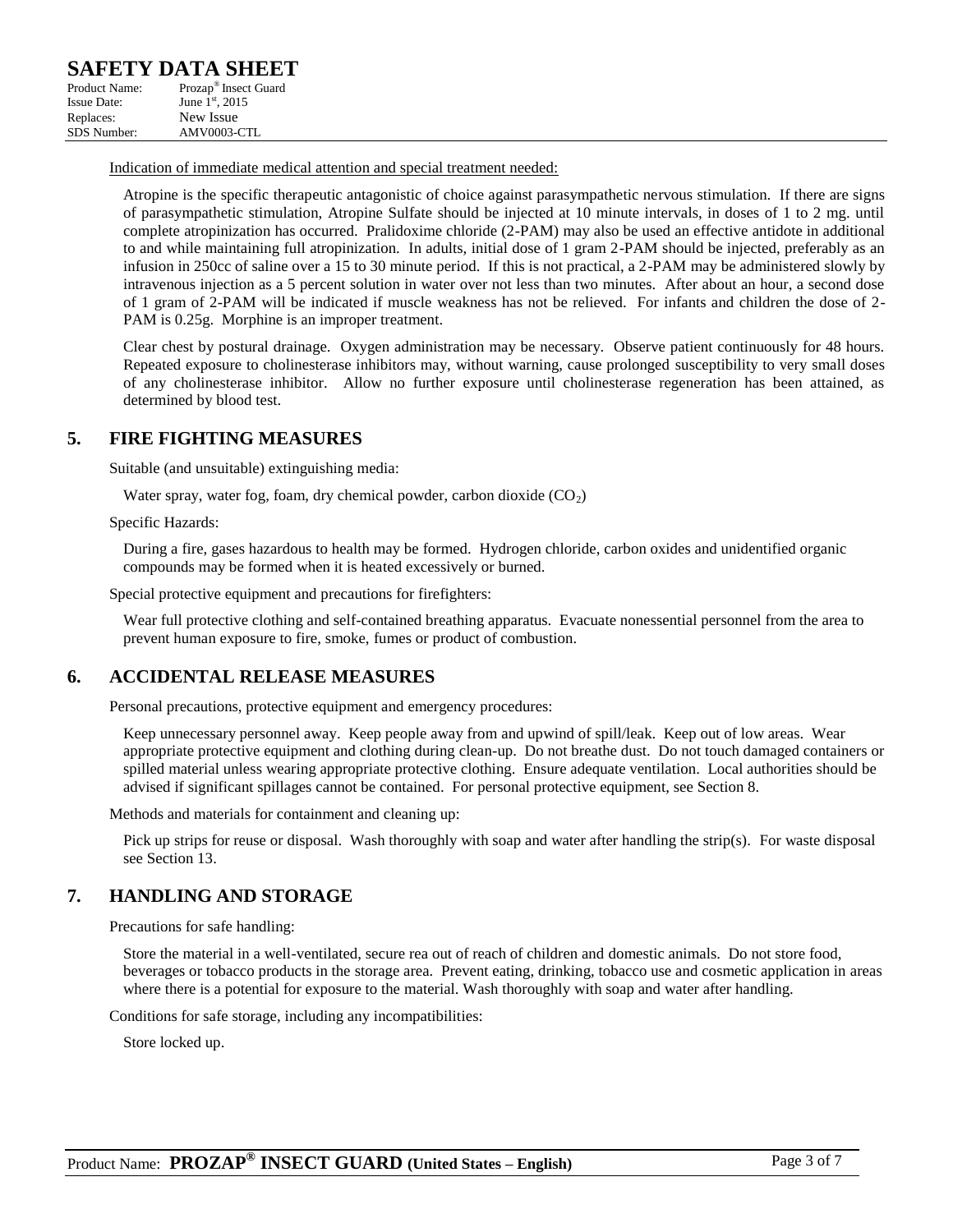| Product Name:      | Prozap <sup>-</sup> Insect Guard |
|--------------------|----------------------------------|
| <b>Issue Date:</b> | June $1^{st}$ , 2015             |
| Replaces:          | New Issue                        |
| SDS Number:        | AMV0003-CTL                      |

#### **8. EXPOSURE CONTROLS/PERSONAL PROTECTION**

**THE FOLLOWING RECOMMENDATIONS FOR EXPOSURE CONTROLS/PERSONAL PROTECTION ARE INTENDED FOR THE MANUFACTURE, FORMULATION, PACKAGING, AND USE OF THIS PRODUCT.**

**FOR COMMERCIAL APPLICATIONS AND/OR ON-FARM APPLICATIONS CONSULT THE PRODUCT LABEL.**

#### **Occupational Exposure Limit**

| <b>Chemical Name</b> |                                                                                                                                                                                                                                                                 | <b>OSHA PEL</b>                         | <b>ACGIH TLV</b>    | <b>OTHER</b>    | <b>SOURCE</b>  |
|----------------------|-----------------------------------------------------------------------------------------------------------------------------------------------------------------------------------------------------------------------------------------------------------------|-----------------------------------------|---------------------|-----------------|----------------|
| Dichlorvos (DDVP)    |                                                                                                                                                                                                                                                                 | $1 \text{ mg/m}^3 / 0.1 \text{ mg/m}^3$ | 1 mg/m <sup>3</sup> | Not Established | Not Applicable |
|                      |                                                                                                                                                                                                                                                                 | TWA                                     |                     |                 |                |
| Ingestion:           | Prevent eating, drinking, tobacco usage and cosmetic application in areas where there is a potential for<br>exposure to the material. Wash thoroughly with soap and water after handling.                                                                       |                                         |                     |                 |                |
| Eye Contact:         | Eye protection is not required for normal handling. Where eye contact is likely, wear tight-fitting chemical<br>goggles.                                                                                                                                        |                                         |                     |                 |                |
|                      | Skin Contact: Gloves are not required for normal handling. Where heavy contact is likely, wear chemical resistant (such<br>as nitrile or butyl) gloves.                                                                                                         |                                         |                     |                 |                |
| Inhalation:          | Respiratory protection is not required for normal handling. In the event of an unusual dust exposure, use<br>engineering controls or a NIOSH-approved particulate respirator (N, P, R, or HE filter) to keep exposure<br>below the Occupational Exposure Limit. |                                         |                     |                 |                |

## **9. PHYSICAL AND CHEMICAL PROPERTIES**

| Appearance:                      | Solid, rectangular strip $-$ yellow in color |
|----------------------------------|----------------------------------------------|
| Odor:                            | Mild chemical odor                           |
| $pH$ :                           | Not Available                                |
| <b>Melting Point:</b>            | Not Available                                |
| Freezing Point:                  | $-76$ °F ( $-60$ °C) estimated               |
| Boiling Point and Boiling Range: | Not Available                                |
| Flash Point (Test Method):       | $175^{\circ}F(79^{\circ}C)$ estimated        |
| Flammable Limits (% in air):     | Not Available                                |
| Flammability:                    | Not Available                                |
| Vapor Pressure:                  | $1.00E-02$ mm Hg (DDVP)                      |
| Vapor Density:                   | Heavier than air                             |
| <b>Relative Density:</b>         | 66.68 lb/ft <sup>3</sup>                     |
| Solubility (ies):                | Negligible                                   |
| <b>Partition Coefficient:</b>    | Not Available                                |
| Viscosity:                       | Not Available                                |
| Other:                           | Not Available                                |

#### **10. STABILTY AND REACTIVITY**

| Reactivity:                                  | Not reactive                                   |
|----------------------------------------------|------------------------------------------------|
| Chemical Stability:                          | Stable under normal use and storage conditions |
| <b>Possible Hazardous Reactions:</b>         | Will not occur                                 |
| Conditions to Avoid:                         | None known                                     |
| Incompatible Materials:                      | Strong acids, Oxidizing agents, strong bases.  |
| Hazardous Decomposition Products: None known |                                                |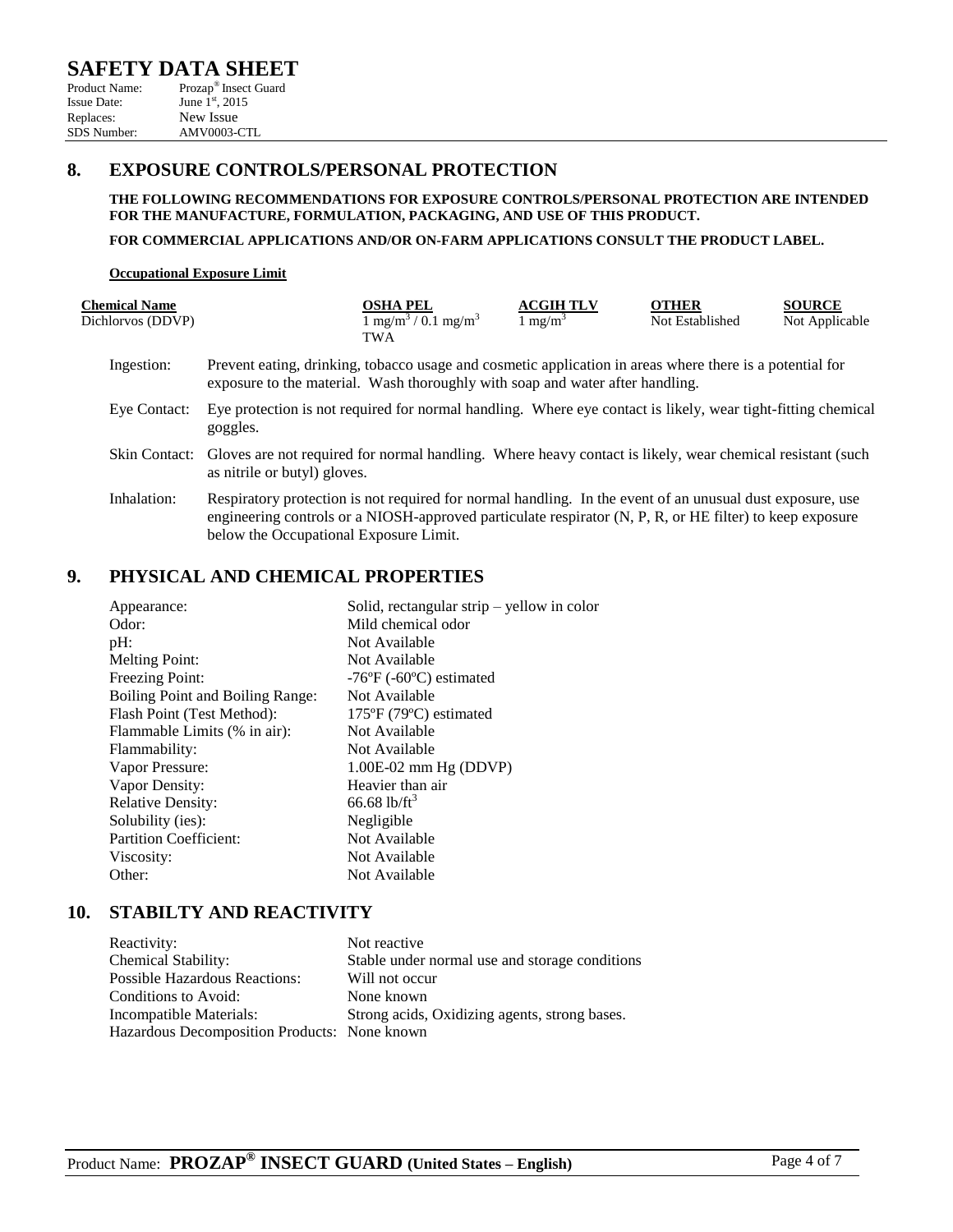## **SAFETY DATA SHEET**

| Product Name:      | Prozap <sup>®</sup> Insect Guard |
|--------------------|----------------------------------|
| <b>Issue Date:</b> | June 1 <sup>st</sup> , 2015      |
| Replaces:          | New Issue                        |
| <b>SDS</b> Number: | AMV0003-CTL                      |

## **11. TOXICOLOGICAL INFORMATION**

#### Health Effects Information

| Likely routes of exposure:                                        | Inhalation, Ingestion, Skin, Eyes<br><b>FATAL if INHALED</b>                                                                                                                                                                                                                                                                                                                                                                                                                                                                                                                                                                                                                                                                                                                                                                                                                                                                                                                                                            |
|-------------------------------------------------------------------|-------------------------------------------------------------------------------------------------------------------------------------------------------------------------------------------------------------------------------------------------------------------------------------------------------------------------------------------------------------------------------------------------------------------------------------------------------------------------------------------------------------------------------------------------------------------------------------------------------------------------------------------------------------------------------------------------------------------------------------------------------------------------------------------------------------------------------------------------------------------------------------------------------------------------------------------------------------------------------------------------------------------------|
| Symptoms of exposure:                                             | This product is a Cholinesterase Inhibitor. Preexisting skin or<br>respiratory disorders may be aggravated by exposure to components<br>of this product. Preexisting conditions which lower cholinesterase<br>levels increase vulnerability to cholinesterase depression. These<br>include: (for plasma) chronic alcoholism, malnutrition,<br>dermatomyositis, existing toxicity from exposure to carbon<br>disulfide, benzalkonium salts, organic mercury compounds,<br>ciguatoxins or solanines, and (for RBC) hemolytic anemia. Acute<br>cholinesterase depression may be evidenced by headache, nausea,<br>vomiting, diarrhea, abdominal cramps, excessive seating, salivating<br>and tearing, constricted pupils, blurred vision, tightness in chest,<br>weakness, muscle twitching and confusing; in extreme cases,<br>unconsciousness, convulsions, severe respiratory depression and<br>death may occur. Product may cause slight but temporary irritation<br>to the eyes and may cause irritation of the skin. |
| Delayed, immediate and chronic effects of exposure: Not Available |                                                                                                                                                                                                                                                                                                                                                                                                                                                                                                                                                                                                                                                                                                                                                                                                                                                                                                                                                                                                                         |

Numerical Measures of Toxicity (Acute Toxicity/Irritation Studies – Finished Product)

| Ingestion:                 | Oral $LD_{50}$ (Rat, Female):<br>Oral $LD_{50}$ (Rat, Male): | 382 mg/kg body weight<br>$679 \text{ mg/kg}$ body weight |
|----------------------------|--------------------------------------------------------------|----------------------------------------------------------|
| Dermal:                    | Dermal $LD_{50}$ (Rabbit):                                   | 27400 mg/kg body weight (intact abdominal skin)          |
| Inhalation:                | Inhalation $LC_{50}$ (Rat):                                  | Not Available.                                           |
| Eye Contact:               | Causes Eye Irritation                                        |                                                          |
| Skin Contact:              | Causes Skin Irritation                                       |                                                          |
| <b>Skin Sensitization:</b> | <b>Causes Skin Irritation</b>                                |                                                          |

#### Reproductive/Developmental Effects

This product is not expected to cause reproductive or developmental effects.

Chronic/Subchronic Toxicity Studies Not Available.

**Carcinogenicity** Suspected of Causing Cancer

Dichlorvos (CAE 62-73-7)

**Chemical Name**<br> **Dichlorvos (CAE 62-73-7)**<br> **NTP / IARC / OSHA Carcinogen**<br> **2B** 

Not Available.

Toxicity of Other Components

Other Toxicity Information

Not Applicable

Target Organs

*Active Ingredients*

Not Applicable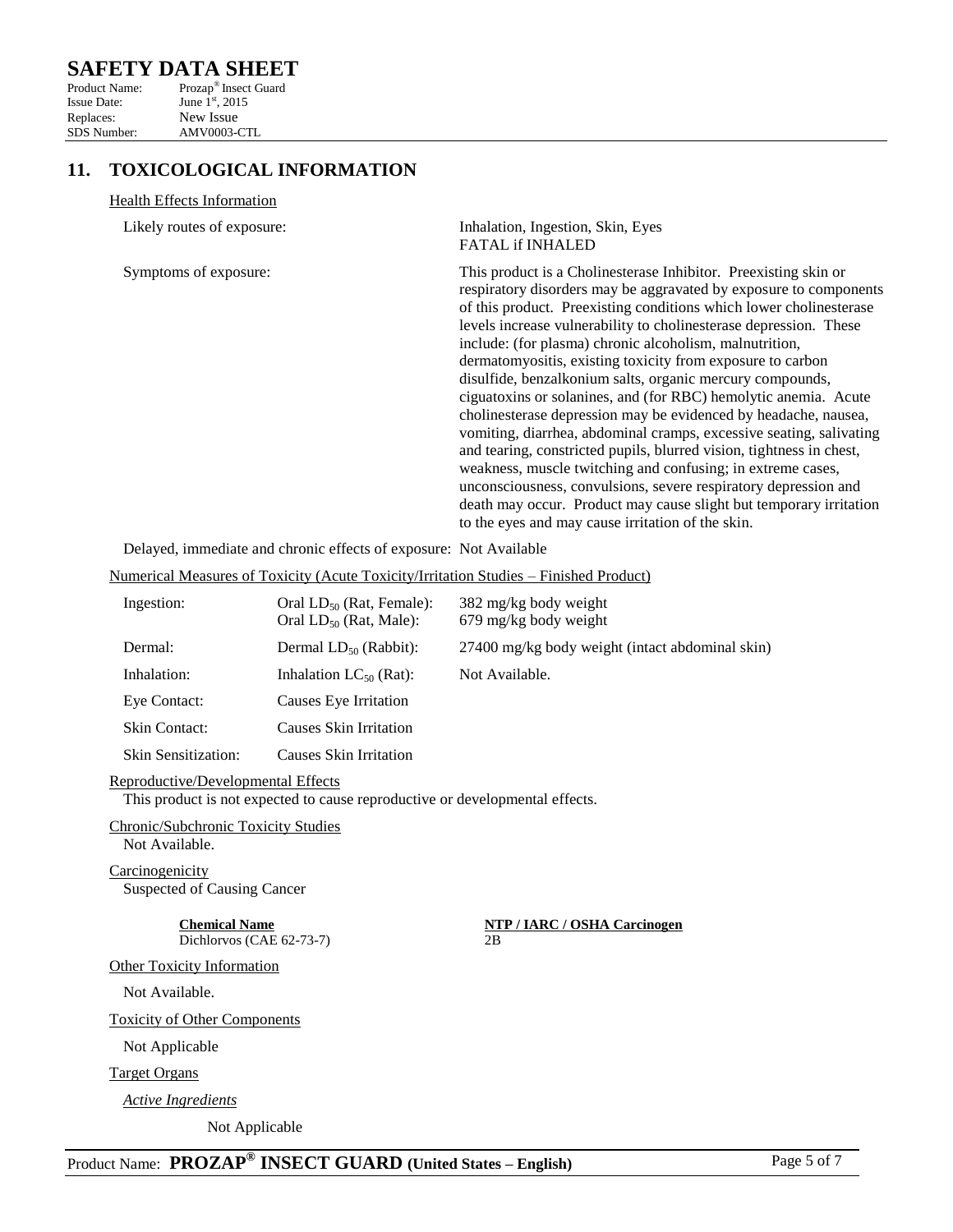*Inactive Ingredients*

Not Applicable

# **12. ECOLOGICAL INFORMATION**

AMV0003-CTL

Very toxic to aquatic life. This product is toxic to fish, birds and other wildlife. Keep out of any body of water. Do not contaminate water when disposing of equipment washwaters or wastes.

## **13. DISPOSAL CONSIDERATIONS**

| Disposal:             | Dispose of product and packaging in the trash. Wrap the strip in paper and place in a sealed<br>plastic bag before putting in the trash. |  |
|-----------------------|------------------------------------------------------------------------------------------------------------------------------------------|--|
| Characteristic Waste: | Not Applicable                                                                                                                           |  |
| Listed Waste:         | Not Applicable                                                                                                                           |  |

## **14. TRANSPORT INFORMATION**

| <b>DOT</b> Classification      |                                                                                   |
|--------------------------------|-----------------------------------------------------------------------------------|
| Proper Shipping Name:          | Environmentally hazardous substance, solid, N.O.S. (Dichlorvos), Marine Pollutant |
| Hazard Class:                  | 9                                                                                 |
| <b>UN Number:</b>              | 3077                                                                              |
| Packing Group:                 | Ш                                                                                 |
| Label:                         | 9                                                                                 |
| Special Instructions:          | Read safety instructions, SDS and emergency procedures before handling.           |
| <b>IMDG</b> Classification     |                                                                                   |
| Proper Shipping Name:          | Environmentally hazardous substance, solid, N.O.S. (Dichlorvos), Marine Pollutant |
| Hazard Class:                  | 9                                                                                 |
| <b>UN Number:</b>              | 3077                                                                              |
| Packing Group:                 | Ш                                                                                 |
| Label:                         | 9                                                                                 |
| Special Instructions:          | Read safety instructions, SDS and emergency procedures before handling.           |
| <b>IATA Classification</b>     |                                                                                   |
| Proper Shipping Name:          | Environmentally hazardous substance, solid, N.O.S. (Dichlorvos), Marine Pollutant |
| <b>Hazard Class:</b>           | 9                                                                                 |
| <b>UN Number:</b>              | 3077                                                                              |
| Packing Group:                 | Ш                                                                                 |
| Label:                         | 9                                                                                 |
| Special Instructions:          | Read safety instructions, SDS and emergency procedures before handling.           |
| <b>Canadian Classification</b> |                                                                                   |
| Proper Shipping Name:          | Environmentally hazardous substance, solid, N.O.S. (Dichlorvos), Marine Pollutant |
| Hazard Class:                  | 9                                                                                 |
|                                | 3077                                                                              |
| UN Number:                     |                                                                                   |
| Packing Group:                 | Ш                                                                                 |
| Label:                         | 9                                                                                 |